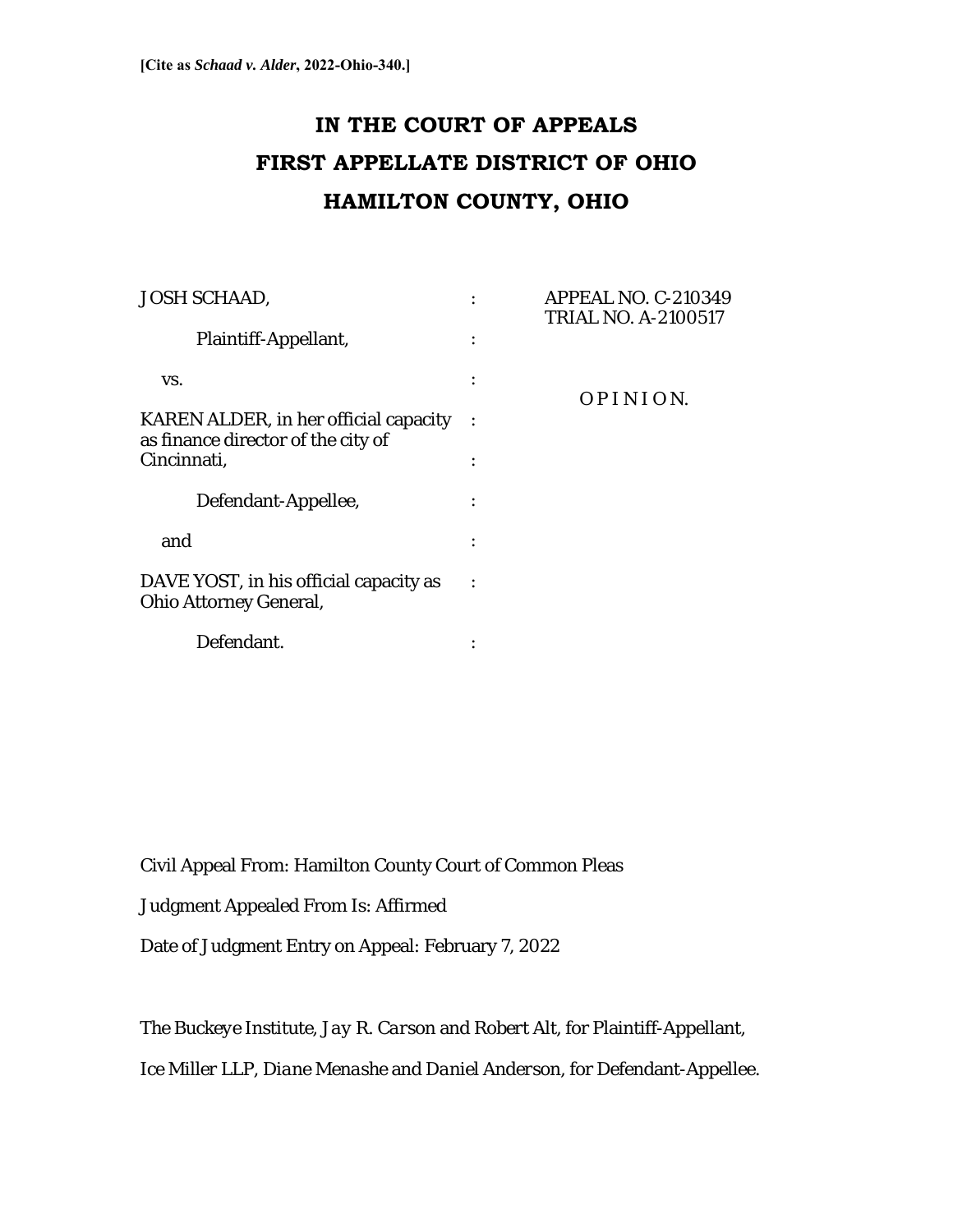## **WINKLER, Judge.**

**{¶1}** In this income tax dispute, plaintiff-appellant Josh Schaad appeals the judgment of the trial court dismissing his complaint against defendant-appellee Karen Alder, in her capacity as the finance director for the city of Cincinnati. For the reasons that follow, we affirm.

### **Background**

**{¶2}** In March 2020, Ohio Governor Mike DeWine issued an executive order declaring a state of emergency in response to the COVID-19 virus ("Executive Order 2020-01D"). The following week, Ohio's director of health issued an order requiring "all individuals currently living within the State of Ohio \* \* \* to stay at home or at their place of residence<sup>[,]</sup> subject to certain exceptions for "essential" businesses and operations" ("the stay-at-home order"). The General Assembly enacted emergency legislation in response to the stay-at-home order, including Section 29, 2020 H.B. 197 ("Section 29"), which addressed municipal taxation for those employees working from home. Section 29 provides:

Notwithstanding section 718.011 of the Revised Code, and for the purposes of Chapter 718. of the Revised Code, during the period of the emergency declared by Executive Order 2020-01D, issued on March 9, 2020, and for thirty days after the conclusion of that period, any day on which an employee performs personal services at a location, including the employee's home, to which the employee is required to report for employment duties because of the declaration shall be deemed to be a day performing personal services at the employee's principal place of work.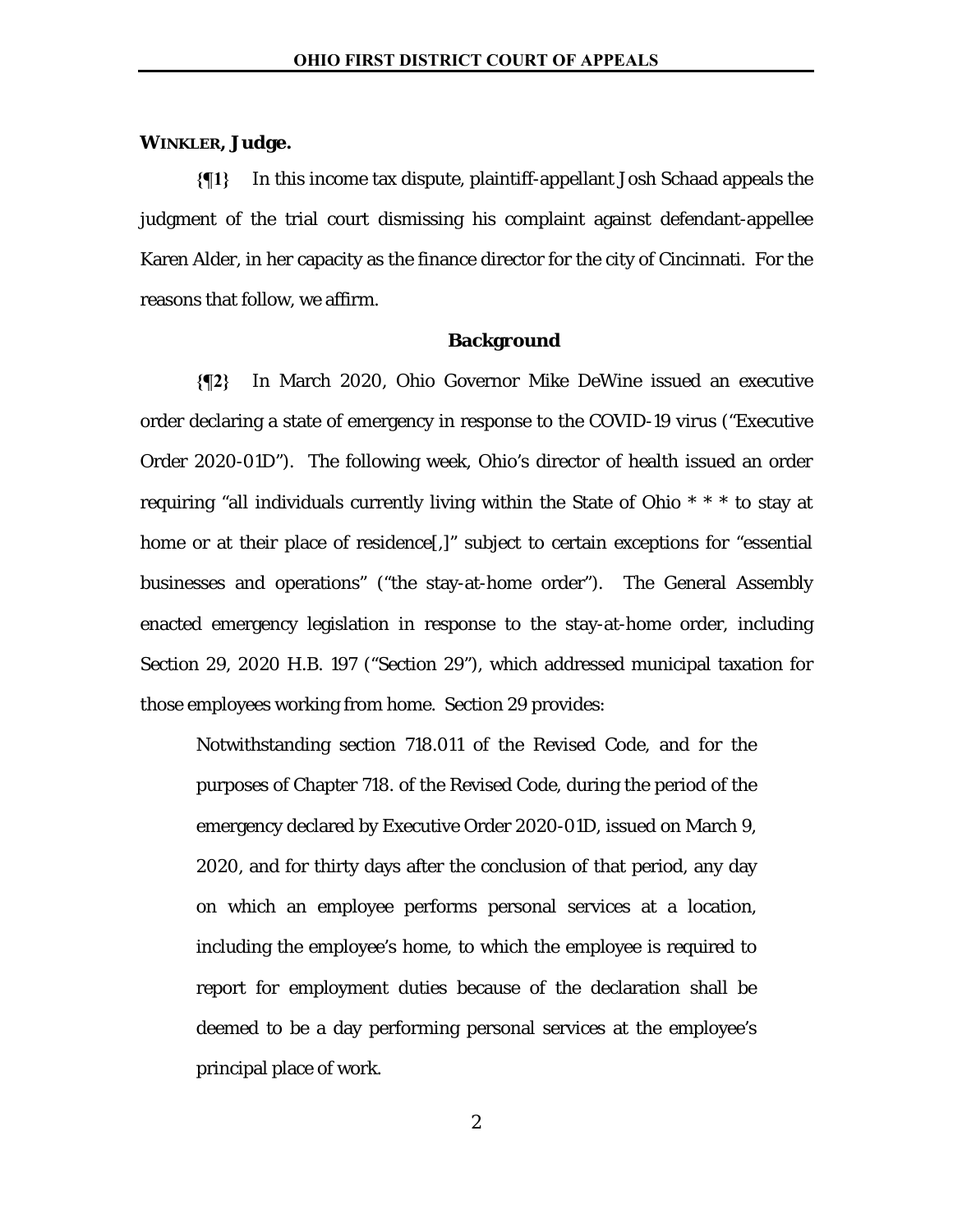**{¶3}** Schaad is a resident of Blue Ash, Ohio, and works in the financialservices industry. Schaad has an office located in Cincinnati. Prior to the pandemic, Schaad worked part of the week in his Cincinnati office, and part of the week either traveling or working from home. Schaad's employer withheld Cincinnati municipal income tax from his pay. After the stay-at-home order went into effect, Schaad mostly worked from his home in Blue Ash. In June 2020, when the restrictions imposed by Schaad's employer became more stringent, he worked exclusively from home. Schaad returned to the Cincinnati office part time in December 2020. In January 2021, Schaad applied for a refund of his municipal-income tax from the city. The city refused to grant him a refund for the days he worked from home due to the stay-at-home order.

**{¶4}** Schaad filed a complaint against the city and state challenging the validity of Section 29. Schaad sought a declaratory judgment that Section 29 is unconstitutional under the Due Process Clause, because it permits a municipality to tax nonresidents for work performed outside of the city. Schaad also requested a declaratory judgment that Section 29 did not apply to him, because he had already been working from home or outside of the city limits prior to the emergency declaration. Schaad also sought to recover the imposition of the alleged illegal tax.

**{¶5}** The city filed a motion to dismiss Schaad's claims under Civ.R. 12(B)(6). The city argued that the Due Process Clause has no application to Section 29, because it is an Ohio law directed at Ohio residents working in Ohio. As to Schaad's claims that the city had wrongfully withheld his tax refund, the city argued that it had issued Schaad a partial refund based on the days that he would have been working from home regardless of the emergency declaration, and thus the city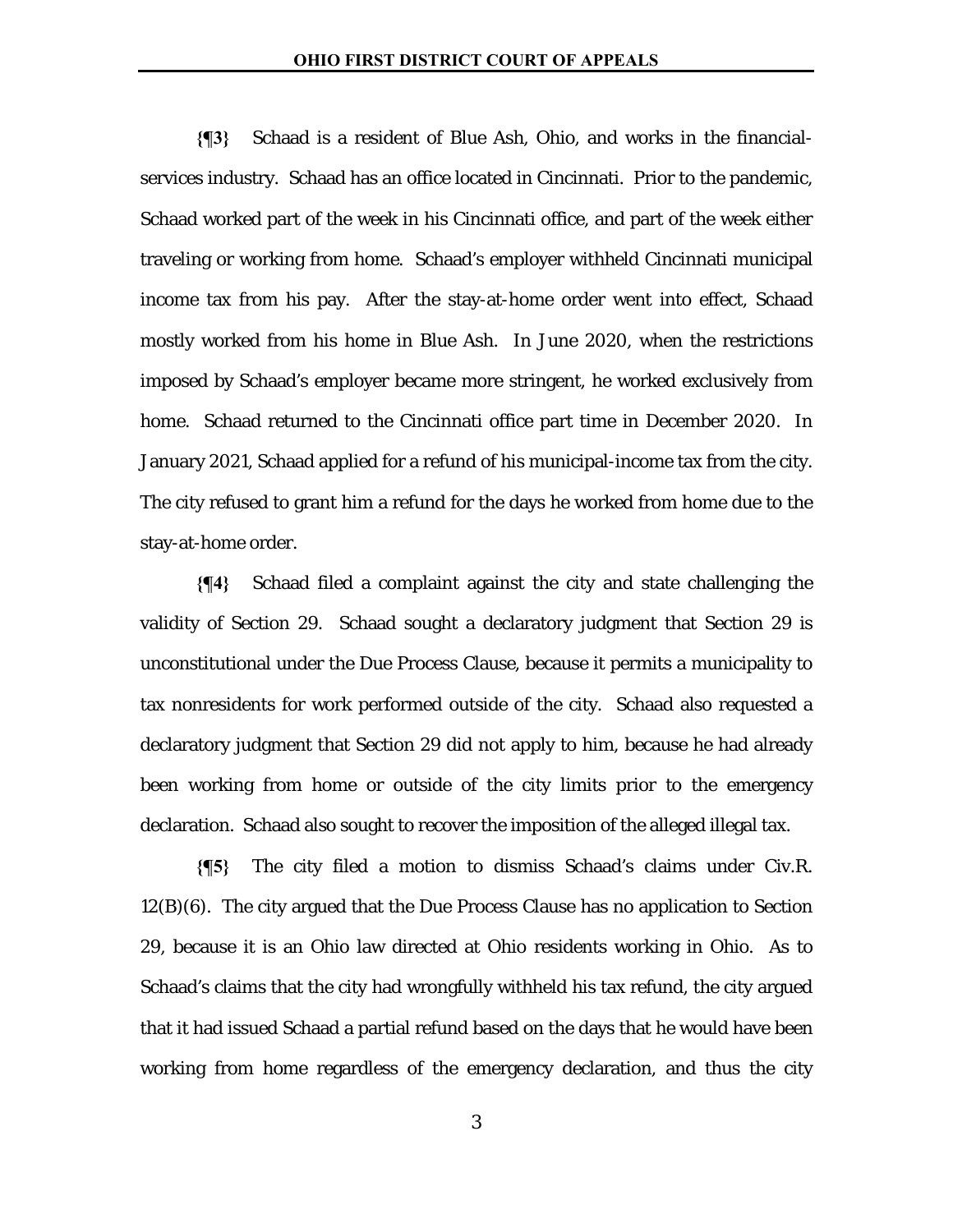argued that Schaad's claim for a refund was moot. The city also argued that Schaad had failed to exhaust his administrative remedies by filing the instant declaratoryjudgment action without appealing the decision to the city's Board of Tax Review. By consent of the parties, the trial court dismissed the Ohio attorney general as a party.

**{¶6}** After a hearing on the city's motion to dismiss, the trial court granted the city's motion. The trial court determined that Section 29 was a constitutional act that did not violate Schaad's due-process rights. Schaad appeals, and his three assignments of error are as follows:

ASSIGNMENT OF ERROR NO. 1: The trial court erred by failing to apply the well-established due process requirements governing nonresident municipal income tax first set forth by the Ohio Supreme Court in *Angell v. Toledo*, 153 Ohio St. 179, 91 N.E.2d 250 (1950) and most recently articulated in *Hillenmeyer v. Cleveland Bd. of Rev.*, 144 Ohio St.3d 165, 2015-Ohio-1623, 41 N.E.3d 1164 and *Willacy v. Cleveland Bd. of Income Tax Rev.*, 159 Ohio St.3d 383, 2020-Ohio-314, 151 N.E.3d 561.

ASSIGNMENT OF ERROR NO. 2: The trial court erred in finding that the City had in personam jurisdiction to tax Mr. Schaad, a nonresident, where Ohio Supreme Court precedent has held that in personam jurisdiction in the municipal tax context is limited to residents of the municipality.

ASSIGNMENT OF ERROR NO. 3: The trial court erred in holding that the General Assembly can authorize exterritorial taxation.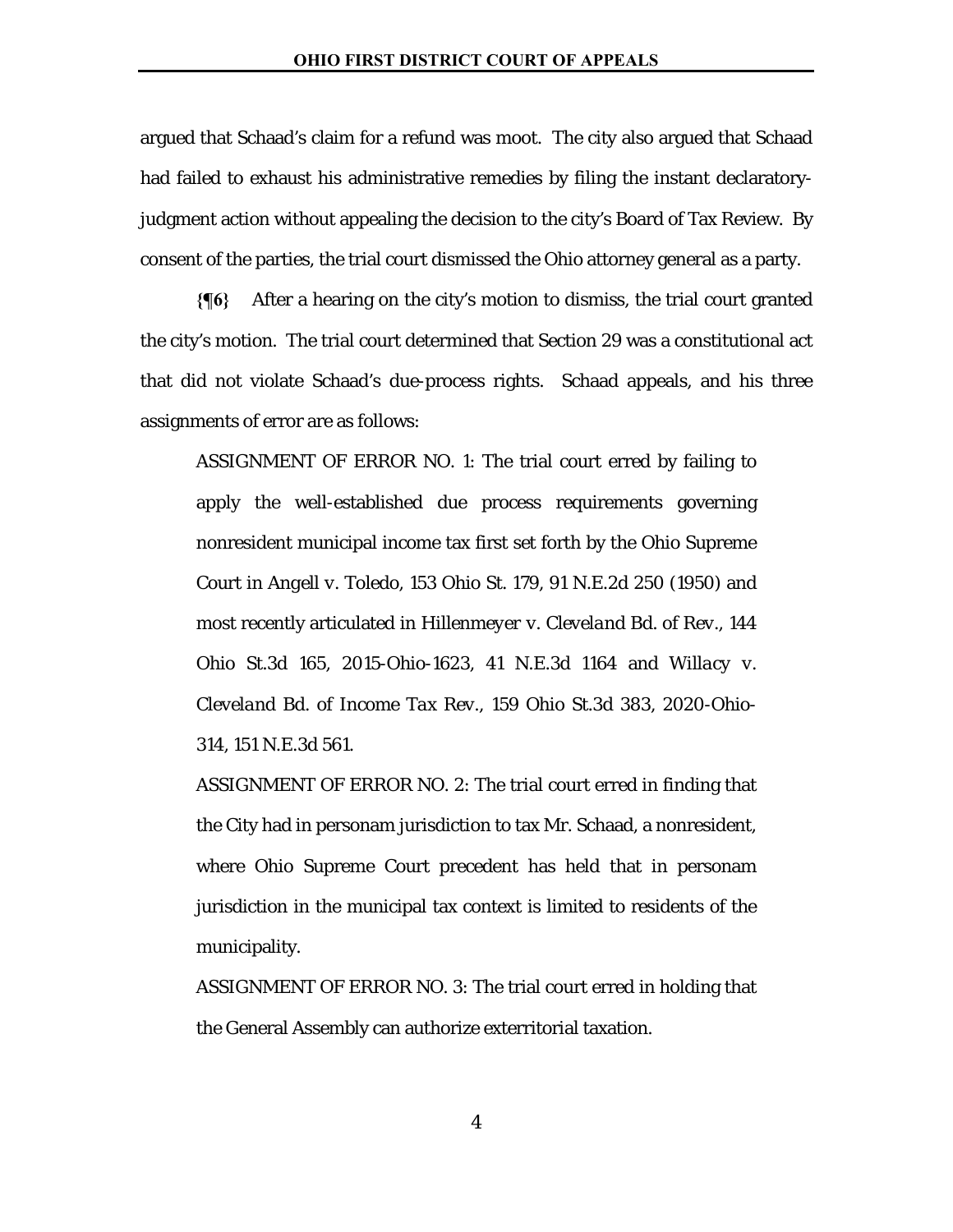All three of Schaad's assignments of error challenge the trial court's decision to uphold the constitutionality of Section 29 and grant the city's motion to dismiss.

#### **Standard of Review**

**{¶7}** An appellate court reviews an order granting a Civ.R. 12(B)(6) motion to dismiss de novo. *Perrysburg Twp. v. City of Rossford*, 103 Ohio St.3d 79, 2004- Ohio-4362, 814 N.E.2d 44, ¶ 5. When construing a motion to dismiss pursuant to  $Civ.R. 12(B)(6)$ , the court must presume that all factual allegations of the complaint are true and make all reasonable inferences in favor of the nonmoving party. *Mitchell v. Lawson Milk Co.*, 40 Ohio St.3d 190, 192, 532 N.E.2d 753 (1988). Prior to dismissing a complaint under Civ.R. 12(B)(6), it must appear beyond doubt that the plaintiff can prove no set of facts entitling it to recovery. *O'Brien v. Univ. Community Tenants Union, Inc.*, 42 Ohio St.2d 242, 327 N.E.2d 753 (1975), syllabus. When considering a motion pursuant to Civ.R.  $12(B)(6)$ , the court cannot rely on evidence or allegations outside of the complaint. *State ex rel. Fuqua v. Alexander*, 79 Ohio St.3d 206, 207, 680 N.E.2d 985 (1997).

**{¶8}** Duly-enacted statutes have a strong presumption of constitutionality. *Arbino v. Johnson & Johnson*, 116 Ohio St.3d 468, 2007-Ohio-6948, 880 N.E.2d 420, ¶ 25. "Before a court may declare unconstitutional an enactment of the legislative branch, 'it must appear beyond a reasonable doubt that the legislation and constitutional provisions are clearly incompatible.' " *Id.*, quoting *State ex rel. Dickman v. Defenbacher*, 164 Ohio St. 142, 128 N.E.2d 59 (1955), paragraph one of the syllabus.

5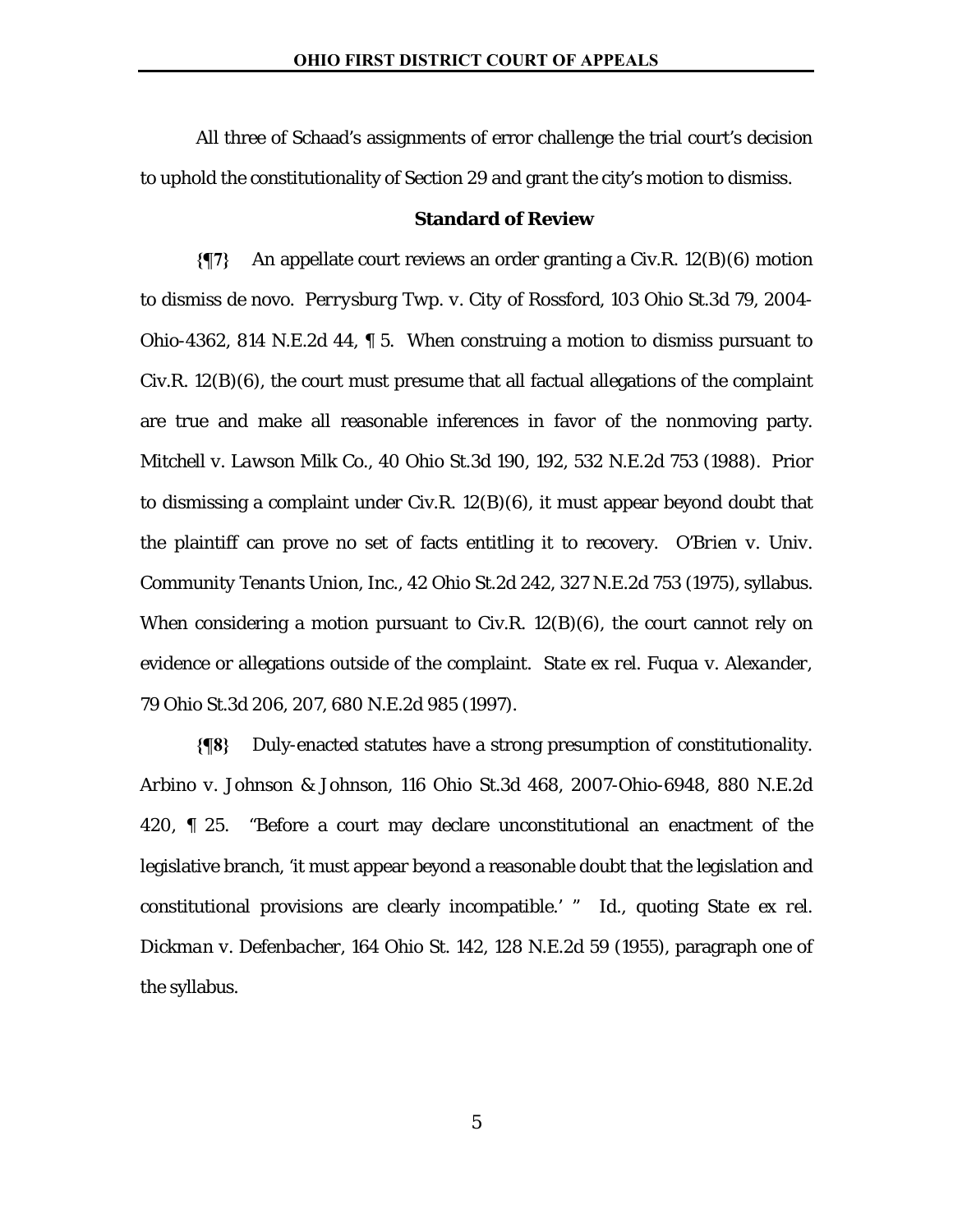#### **Constitutionality of Section 29**

**{¶9}** Article XVIII, Section 3 of the Ohio Constitution, known as the Home Rule Amendment, provides that "[m]unicipalities shall have authority to exercise all powers of local self-government and to adopt and enforce within their limits such local police, sanitary and other similar regulations, as are not in conflict with general laws[.]" The Ohio Constitution authorizes the General Assembly to pass laws "to limit the power of municipalities to levy taxes and incur debts for local purposes." Ohio Constitution, Article XVIII, Section 13.

**{¶10}** Schaad argues that Section 29 impermissibly expands municipal taxation. As an initial matter, we note that the Ohio Supreme Court has recognized the authority of the General Assembly to create a uniform municipal-taxation scheme and to require municipal corporations to strictly adhere to state law. *City of Athens v. McClain*, 163 Ohio St.3d 61, 2020-Ohio-5146, 163 N.E.3d 411, ¶ 51. In this case, the city had no choice but to follow the dictates of the General Assembly in Section 29. By its terms, Section 29 requires that Schaad be deemed to have been working from his principal place of business, Cincinnati, even though he was not physically present there. Therefore, the city followed state law in imposing tax liability on Schaad.

**{¶11}** Moreover, as this court has recognized, a municipal corporation may tax beyond its physical borders where permitted by statute. *Time Warner Cable, Inc. v. City of Cincinnati*, 2020-Ohio-4207, 157 N.E.3d 941 (1st Dist.). In *Time Warner Cable*, a cable company and its subsidiaries filed a consolidated municipal income tax return with the city that mirrored the federal tax return. The city refused to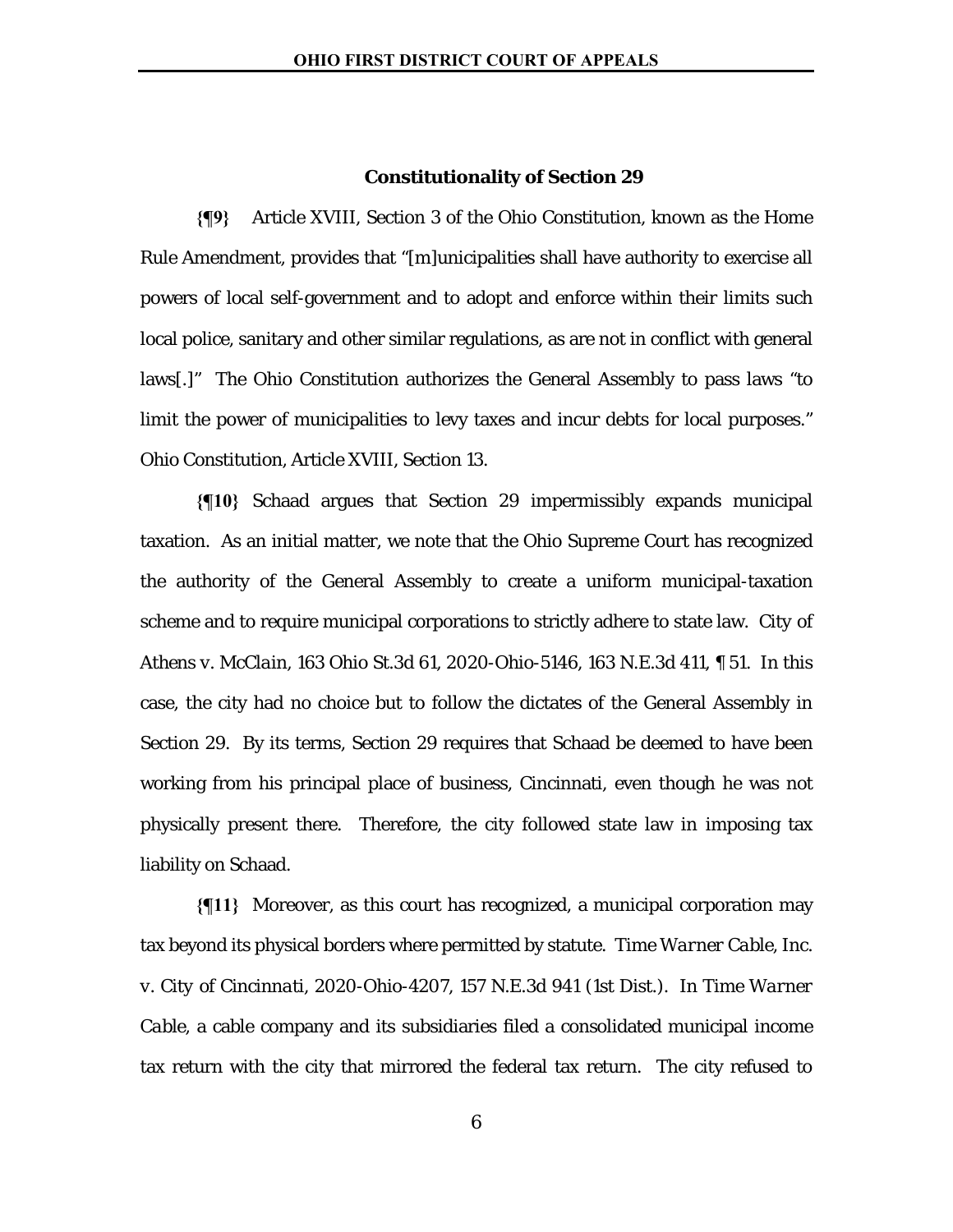accept the consolidated filing, arguing that only the affiliated corporate entities actually doing business in Cincinnati could be part of the consolidated filing under the city's municipal code. The cable company argued that state law permitted the consolidated filing, and that state law preempted the Cincinnati municipal code under the Home Rule Amendment. Ohio's Board of Tax Appeals sided with the cable company, and the city appealed. In arguing against preemption, the city argued that if the city were to follow state law and accept the cable company's consolidated tax return, the city would be acting extraterritorially. The court found the city's argument regarding extraterritorial taxation "dubious," but nevertheless noted that a city can act extraterritorially where permitted by state law. *Time Warner* at ¶ 17, citing *Prudential Co-op. Realty Co. v. City of Youngstown*, 118 Ohio St. 204, 211-212, 160 N.E. 695 (1928) (a city has the power to act outside city limits where given by statute).

**{¶12}** Turning to Schaad's due-process concerns, "[a] state's taxing jurisdiction may be exercised over all of a resident's income based upon the state's in personam jurisdiction over that person." *Corrigan v. Testa*, 149 Ohio St.3d 18, 2016- Ohio-2805, 73 N.E.3d 381, ¶ 31, citing *Hillenmeyer*, 144 Ohio St.3d 165, 2015-Ohio-1623, 41 N.E.3d 1164, at ¶ 41, and *Shaffer v. Carter*, 252 U.S. 37, 52, 40 S.Ct. 221, 64 L.Ed. 445 (1920). Because Section 29 was a dictate of the Ohio General Assembly, and Schaad is a citizen of Ohio, Schaad has received all the process that he was due under the law.

**{¶13}** Schaad nevertheless argues that in personam jurisdiction for taxation purposes does not apply here where he is a nonresident of the city. Schaad first relies on the Ohio Supreme Court decision in *Angell*, 153 Ohio St. 179, 91 N.E.2d 250.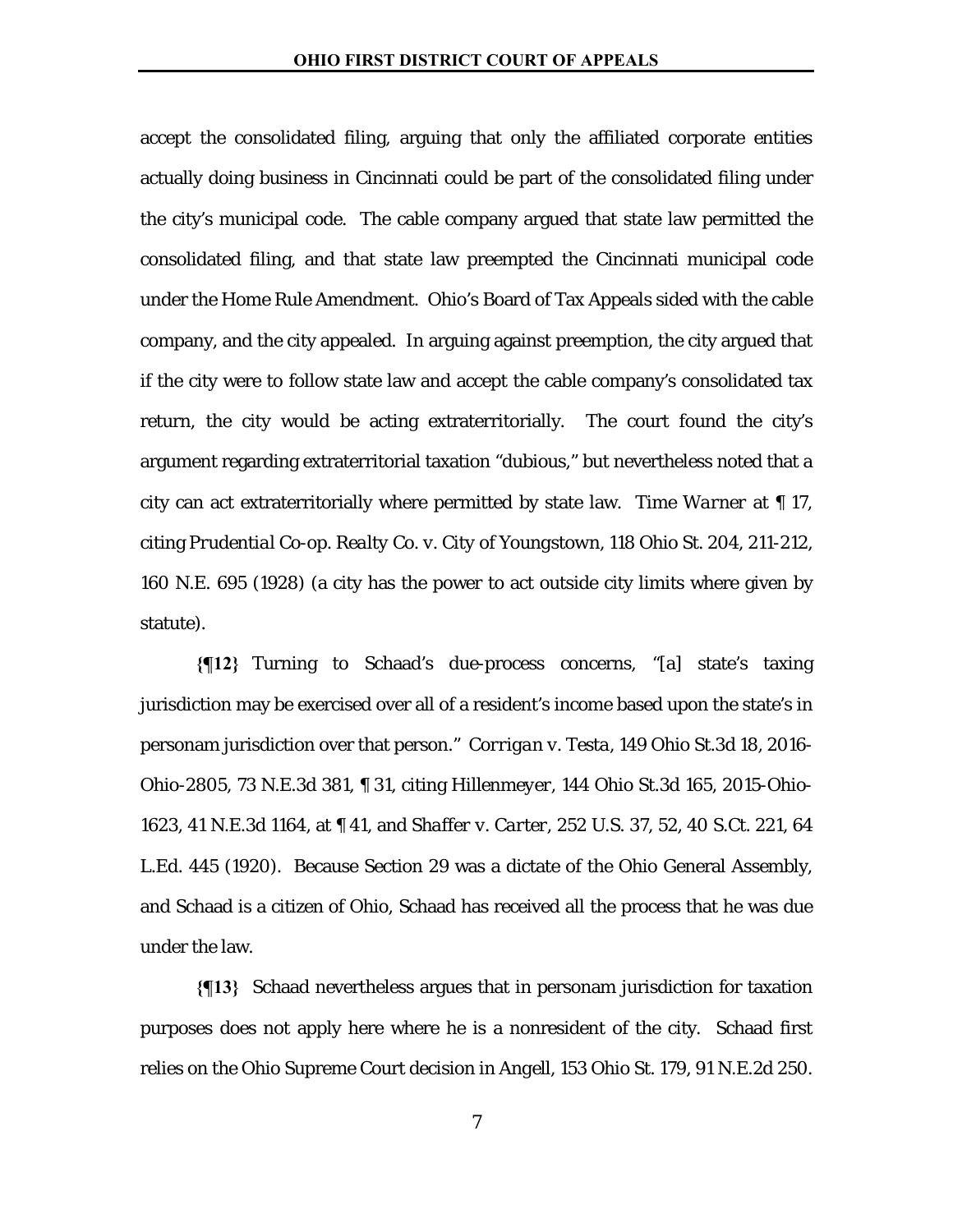In *Angell*, the court held that a municipality, consistent with the Home Rule Amendment, has the power to assess and collect income tax on nonresidents who work and receive their pay in the municipality. The court noted that "the test of whether a tax law violates the due process clause is whether it bears some fiscal relation to the protections, opportunities, and benefits given by the state, or, in other words, whether the state has given anything for which it can ask a return." *Id.* at 185, citing *Wisconsin v. J.C. Penney Co.*, 311 U.S. 435, 85 L.Ed. 267, 61 S.Ct. 246 (1940).

**{¶14}** Schaad then points to the Ohio Supreme Court's decision in *Hillenmeyer*, 144 Ohio St.3d 165, 2015-Ohio-1623, 41 N.E.3d 1164. In *Hillenmeyer*, a professional football player sued the city of Cleveland after Cleveland refused to issue him a tax refund. Cleveland had adopted a municipal tax on professional athletes based upon the number of games the athlete played in Cleveland in relation to the total number of games played in the year, known as the "games-played" method. The player, who was not a resident of Cleveland, asserted that Cleveland's games-played method of calculating income taxes violated his due-process rights, because it assumed that the player only worked during games and failed to take into account that the player was required to provide services to his employer outside of games, such as preseason and postseason camps, meetings, and practice sessions. Thus, the player argued, the games-method reached income the player earned while outside Cleveland and was "extraterritorial." The *Hillenmeyer* court agreed with the player that "[d]ue process requires an allocation that reasonably associates the amount of compensation taxed with work the taxpayer performed within the city[,]" and that "[t]he games-played method reaches income for work that was performed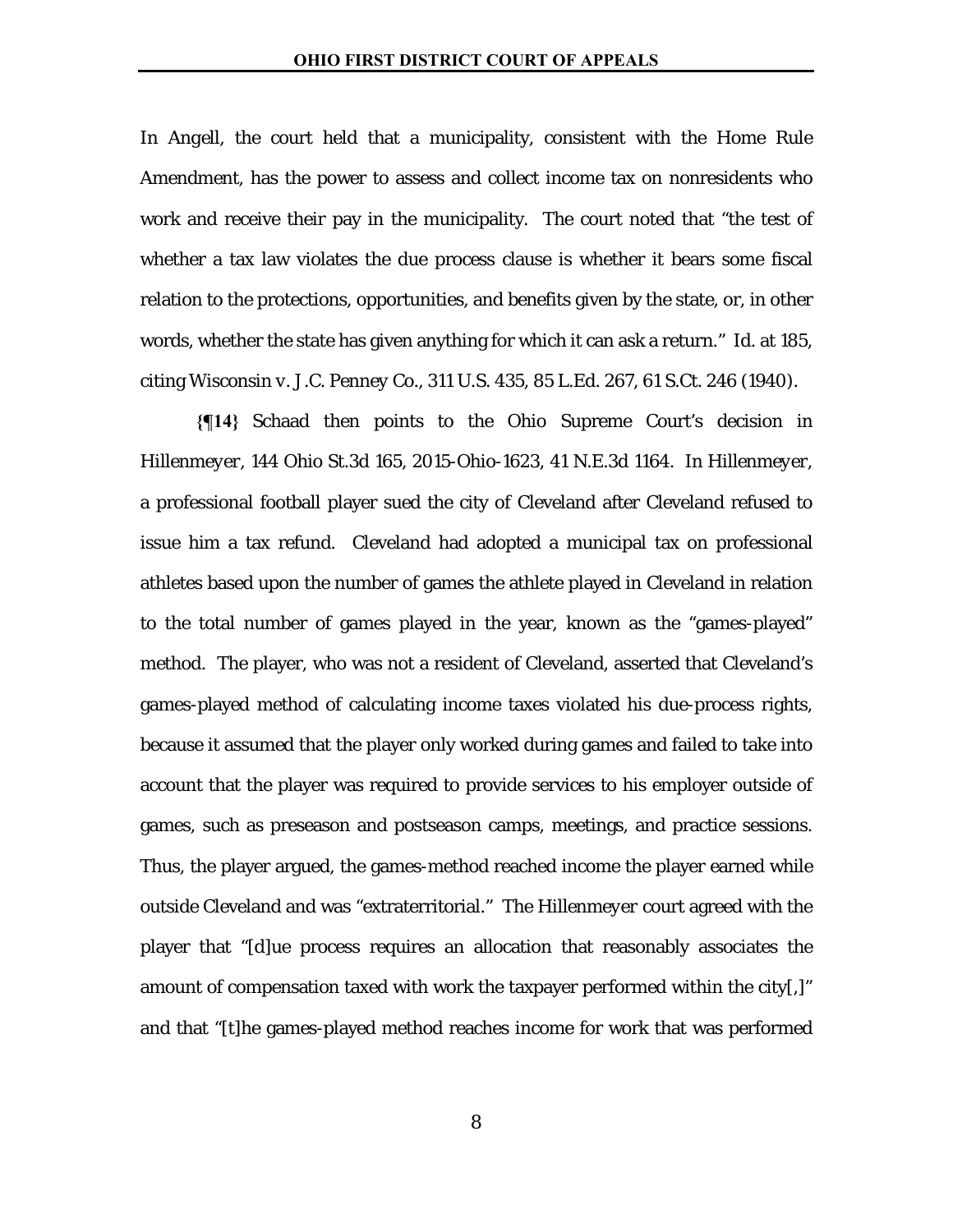outside of Cleveland, and thus Cleveland's income tax violates due process as applied to NFL players such as Hillenmeyer." *Id.* at ¶ 46.

**{¶15}** Finally, Schaad relies on *Willacy*, 159 Ohio St.3d 383, 2020-Ohio-314, 151 N.E.3d 561. In *Willacy*, a former employee of Sherwin-Williams in Cleveland retired and moved to Florida. Five years later, she exercised her stock options, and Cleveland collected income tax on their value. The employee argued that Cleveland's tax violated her due-process rights because the employee's income-producing activities that entitled her to the stock options had occurred years prior.

**{¶16}** In upholding the tax against the employee's constitutional challenge, the *Willacy* court reasoned that a two-part test exists for determining whether a taxing authority exceeded its jurisdiction. First, a " 'definite link' " or " 'minimum connection' " between the taxing authority " 'and the person, property or transaction it seeks to tax' " must be established. *Id.*, quoting *Miller Bros. Co. v. Maryland*, 347 U.S. 340, 344-345, 74 S.Ct. 535, 98 L.Ed. 744 (1954). The focus in the first part of the test is on the "presence of either in personam jurisdiction over the taxpayer or in rem jurisdiction over her income or property." *Willacy* at ¶ 22. Second, due process "demands the presence of a rational relationship between the income taxed by the jurisdiction and the income-producing activity or property within that jurisdiction." *Willacy* at ¶ 22, citing *Moorman Mfg. Co. v. Bair*, 437 U.S. 267, 273, 98 S.Ct. 2340, 57 L.Ed.2d 197 (1978). The second part of the inquiry focuses "on how much of a nonresident's income the local taxing authority may fairly reach." *Willacy* at ¶ 22.

**{¶17}** According to Schaad, *Angell*, *Hillenmeyer*, and *Willacy* stand for the proposition that a municipal corporation is prohibited by the Due Process Clause from taxing a nonresident's income extraterritorially, meaning the nonresident's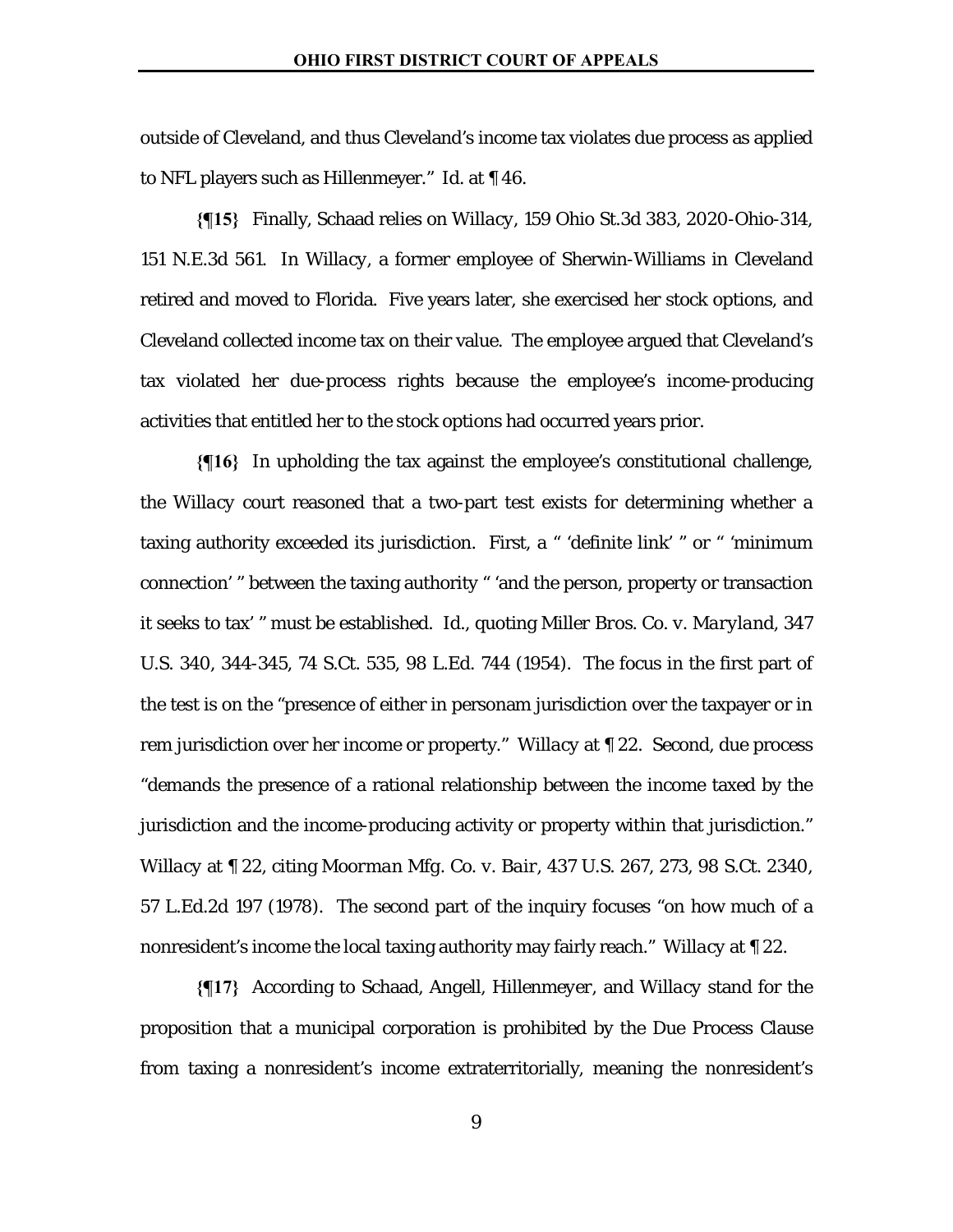work was performed outside of the municipal corporation. We disagree. *Hillenmeyer* and *Willacy* deal with interstate taxation and not intrastate taxation. We are not alone in rejecting Schaad's due-process concerns. The Tenth Appellate District recently considered whether Section 29 violated due process in *Buckeye Inst. v. Kilgore*, 10th Dist. Franklin No. 21AP-193, 2021-Ohio-4196. In *Kilgore*, the court analyzed *Willacy*, *Hillenmeyer*, and *Angell* and determined that none of those cases apply to Section 29—an emergency measure designed to preserve the status quo of the tax code during a public-health crisis.

**{¶18}** The *Kilgore* court further reasoned that laws passed by the General Assembly are presumed valid, and that " 'federal due process is satisfied if there is a rational relationship between a statute and its purpose.' " *Kilgore* at ¶ 37, quoting *Desenco, Inc. v. City of Akron*, 84 Ohio St.3d 535, 545, 706 N.E.2d 323 (1999), citing *Martinez v. California*, 444 U.S. 277, 283, 100 S.Ct. 553, 62 L.Ed.2d 481 (1980). Given the public-health emergency, the *Kilgore* court concluded that the General Assembly acted constitutionality in enacting Section 29. We agree with the analysis provided by the *Kilgore* court.

**{¶19}** We determine that Section 29 does not violate the Due Process Clause. As a result, we overrule Schaad's three assignments of error.

# **Conclusion**

**{¶20}** The trial court did not err in granting the city's motion to dismiss Schaad's complaint. We affirm the judgment of the trial court.

Judgment affirmed.

**BERGERON, P.J.,** and **CROUSE, J.,** concur.